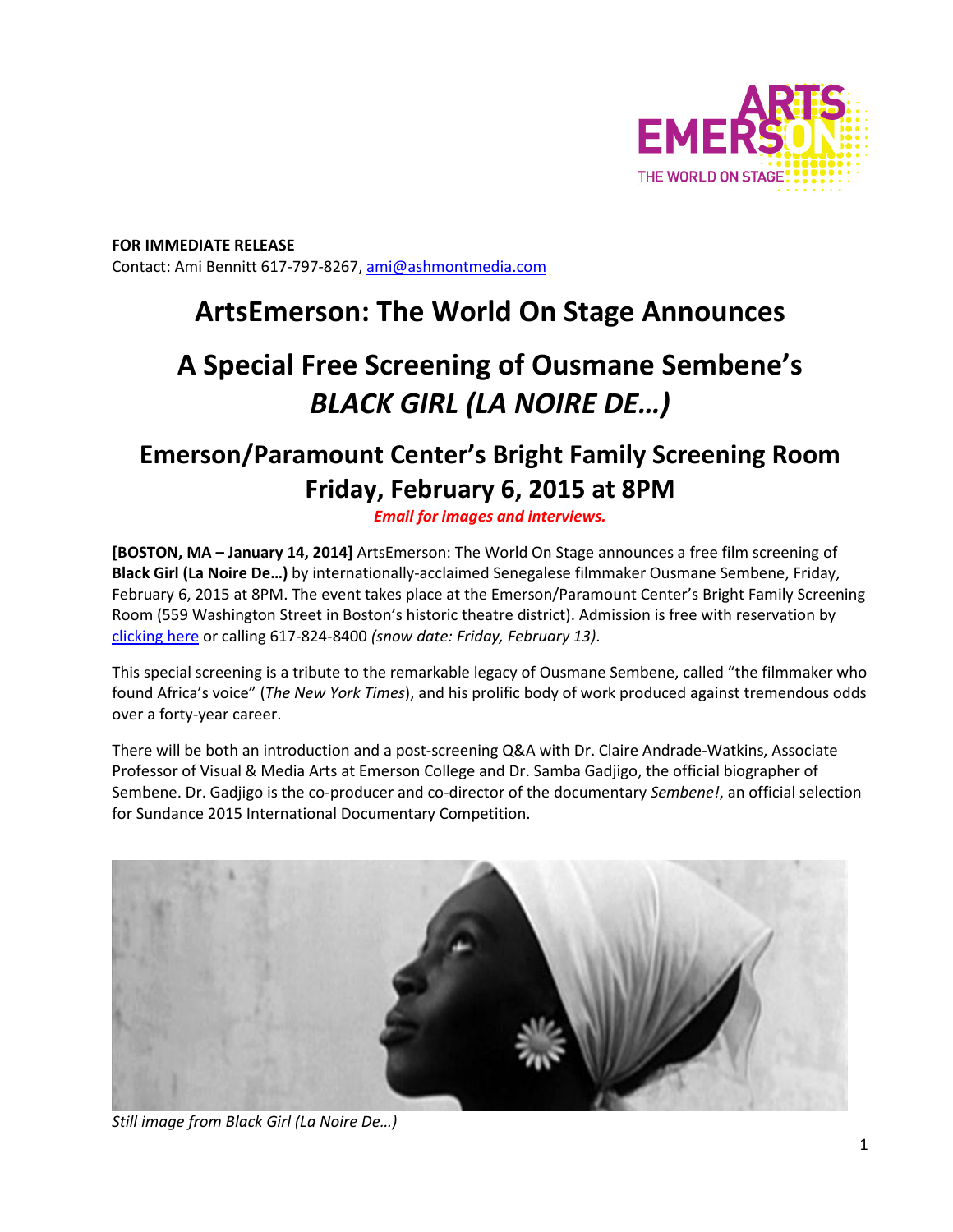**Synopsis:** A Senegalese woman is eager to find a better life abroad. She takes a job as a governess for a French family, but finds her duties reduced to those of a maid after the family moves from Dakar to the south of France. In her new country, the woman is constantly made aware of her race and mistreated by her employers. Her hope for better times turns to disillusionment and she falls into isolation and despair. The harsh treatment leads her to consider suicide the only way out. Click here to view the trailer.

## **Black Girl**

Friday, February 6, 2015 (snow date Friday, February 13, 2015) Emerson/Paramount Center's Bright Family Screening Room

| 8:00PM | Introduction by Dr. Samba Gadjigo and Dr. Claire Andrade-Watkins |
|--------|------------------------------------------------------------------|
| 8:10PM | <b>Black Girl</b> Film Screening (65 mintues)                    |
| 9:15PM | Q & A with Dr. Samba Gadjigo and Dr. Claire Andrade-Watkins      |



*Black Girl DVD Cover Dr. Samba Gadjigo Dr. Claire Andrade-Watkins*

#### **About Ousmane Sembene**

Ousmane Sembene (1923‐2007) born in the Casmance region of Senegal, left school in the sixth grade, rising from a laborer and dockworker to an internationally acclaimed novelist and filmmaker. *God's Bits of Wood*, his 1960 novel about the African railroad workers strike in colonial Senegal in the 1940's is considered a staple of world literature. At the age of 40 Sembene turned his focus from the written word to film to reach a wider audience. Recognized as the "Father of African Cinema," Sembene's **La Noire de….(Black Girl)**, released in 1960 is the first feature film by a director from sub‐Saharan Africa .

#### **About Dr. Samba Gadjigo**

Samba Gadjigo is Professor of French and former Head of the French Department at Mount Holyoke College. He is the world's foremost expert on the life and work of Ousmane Sembene. He is the author of Sembene's official biography, *Ousmane Sembene: The Making of A Militant Artist; Ecole blanche, Afrique noir: L'image de l'ecole coloniale dans le roman africaine francophone* ; editor of *Ousmane Sembene: Dialogue with Critics and Writers,* and co‐editor of *Un viatique pour l'éternité : hommage à Ousmane Sembène*. He is the director of the documentary *Making of Moolaade* and co‐director of *Sembene!*, an official selection for Sundance 2015 International Documentary Competition.

#### **About Dr. Claire Andrade-Watkins**

Dr. Claire Andrade‐Watkins, Associate Professor of Visual and Media Arts , 2014 Swearer Center Community Fellow, and 2015 Visiting Scholar in the Center for Slavery and Justice, Brown University, is an awardwinning historian and filmmaker. Her scholarship focuses on French and Portuguese‐speaking African